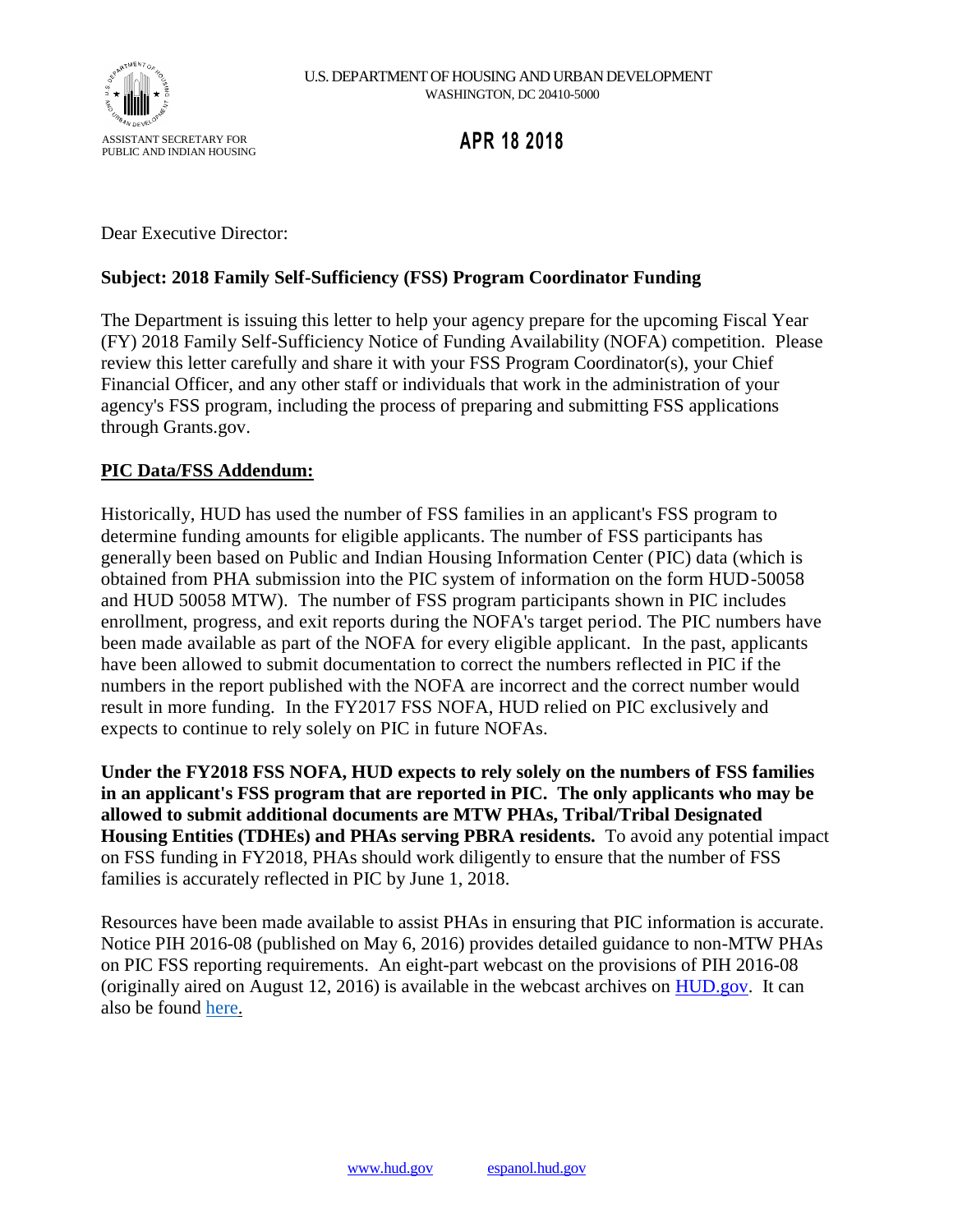PHAs may also contact their local PIC coaches for additional assistance related to PIC. The PIH-REAC Technical Assistance Center (TAC), located at the following webpage, is also available to assist with PIC issues:

[https://www.hud.gov/program\\_offices/public\\_indian\\_housing/reac/support/tac.](https://www.hud.gov/program_offices/public_indian_housing/reac/support/tac)

Also note that as of May 6, 2015, HUD established a set of warnings and fatal edits related to FSS PIC reporting. More information can be found on the following websites.

*FSS PIC Reporting Instructions and Webcast:*  [https://www.hud.gov/program\\_offices/public\\_indian\\_housing/programs/hcv/fss](https://www.hud.gov/program_offices/public_indian_housing/programs/hcv/fss)

*PIC Coach Contact List:* 

[https://www.hud.gov/program\\_offices/public\\_indian\\_housing/systems/pic/help](https://www.hud.gov/program_offices/public_indian_housing/systems/pic/help)

Enclosed is a *preliminary report* that shows the number of FSS families in each eligible applicant's FSS program. This report covers the period of 1/1/2017 — 12/31/17. The report counts all distinct FSS families (head of household) that had an enrollment, progress, or exit report during this period. Please note that data in this preliminary report is extracted from current and historical PIC records. PHAs that are currently not showing enough participants to support renewal positions are highlighted in the report. PIC Coaches will not be able to replicate this exact data using the 50058 Ad-Hoc PIC Report; the Ad-Hoc PIC reports only extract data from current records.

This will **not** be the final report used in the NOFA. PHAs must submit all FSS corrections in PIC by June 1, 2018.

If you believe that your participants are being undercounted, please revisit PIH-Notice 2016- 08 and the companion webinar. You should also review records from your software, and contact your software vendor for assistance with their software packages.

Only PHAs that believe that they were serving more families during the target period than reflected in the IMS/PIC records, and believe that the discrepancy might affect your funding request (i.e. renewal positions), should contact [REAC\\_PIC\\_TECHASSISTANCE@hud.gov](mailto:REAC_PIC_TECHASSISTANCE@hud.gov) to request a report of all FSS participants reflected in the current and historical databases. Only requests from PHAs whose preliminary PIC data *does not support renewal positions*  will be responded to from this mailbox.

All request for reports must be sent to **REAC\_PIC\_TECHASSISTANCE@hud.gov** by 11:59 pm Eastern Standard Time on May 11, 2018. Requests made after this date will not be processed. PHAs can expect a response within one business day.

Please note that, as in previous NOFAs, MTW agencies and tribes/TDHEs may be allowed to submit corrections to the PIC report numbers and PHAs that serve PBRA residents may be allowed to submit a list of FSS participants in PBRA units to add to their PIC report numbers (as PBRA residents are not reflected in PIC).